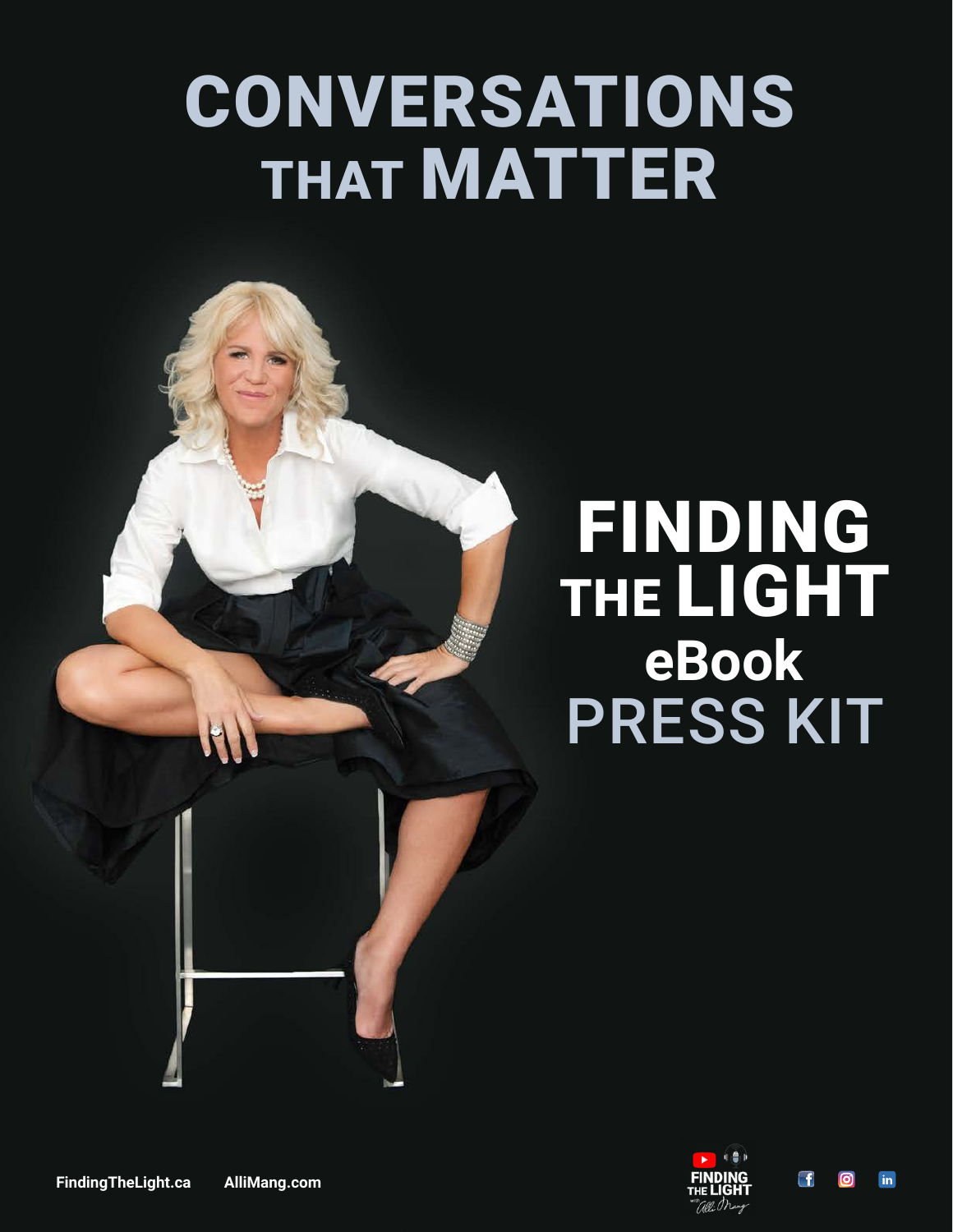## THE LAUNCH OF A GOOD NEWS EBOOK *FINDING THE LIGHT* IS A GLOBAL MOVEMENT

#### **eBook Download Available October 28, 2020 Via Website** [findingthelight.ca](http://www.findingthelight.ca) **Email** [alli@allimang.com](mailto:alli@allimang.com)

The 200+ page eBook is a time capsule chronicle. It is not a news story or a political piece. It is a one-of-a-kind positive resource comprised of bite-sized essays, breathtaking photographs and poetry, which illuminates the real and relatable thoughts, fears and revelations of 70+ people from North America, Germany and Australia. It is proof positive of what is possible when **humanity comes together** for the common good. All of the stories resonate with hope and insight, casting a beacon of light to comfort and inspire

all. Participants include; a recovered COVID-19 patient, a medical frontline worker, athletes, entertainment leaders, CEO's, faith leaders, thought leaders, entrepreneurs and many more. This compendium is a story about us all. At first blush Finding the Light appears as a glossy coffeetable book, but reveals itself to be an inspiring toolbox; filled with ideas, solutions and perspectives for anyone who has been struggling with their own state of mental well-being due to the pandemic. Inclusive and hopeful,

*Finding the Light* is for anyone who cares about community and helping one another.

Author Alli Mang shares, "We brought nearly 100 participants together to help bring out the hopeful ideas on how to move





#### **[50–Second PROMO VIDEO](https://www.youtube.com/watch?v=nv8nzzGDsYk)**



#### **[2-Minute PROMO VIDEO](https://youtu.be/4IOxFRWyrXo)**

forward from this devastating pandemic that has affected us all. I lost my business completely when COVID-19 hit our shores, and like millions of people around the world, I was struggling to figure out how to cope. That's why I created this book. Life is about legacy. Part of our responsibility as leaders is to pay this knowledge forward. The youth charities we have aligned with have significant meaning to me as they involve grief

> support for children and youth, entrepreneurship, the performing arts, film and television and mentorship for aspiring athletes."

> > 4-time author Alli Mang has been telling stories for more than 35 years on camera, on stage and on the page. She was Canada's first Ivory Girl when campaigns started celebrating the beauty of Moms. She launched a home and lifestyle line selling more than \$40 million LIVE on the worldwide shopping channel platform as well as being the only Canadian entrepreneur featured in the

2020 US National magazine, Where Women Create Work. Alli Mang is a master on camera instructor who consults and teaches professionals how to make a lasting impact with their unique stories of business and personal experience online, on camera and on the page.

#### 50% of every purchase is directed to 3 youth-focused charities:

**1. Lighthouse** offers hope and encouragement to grieving children, teens and their families by providing a safe space to share feelings, thoughts and experiences with others who truly understand.

**2. LemonAID Warriors** is an award-winning non-profit founded by youth activists, to inspire and empower the next generation of compassionate leaders.

**3. One World Stage and Screen** makes high quality training accessible to aspiring youth who lack the financial resources to access the education and mentorship necessary to cultivate their talent in the performing arts, film & television and sports.



 $\boxed{0}$ 

**in**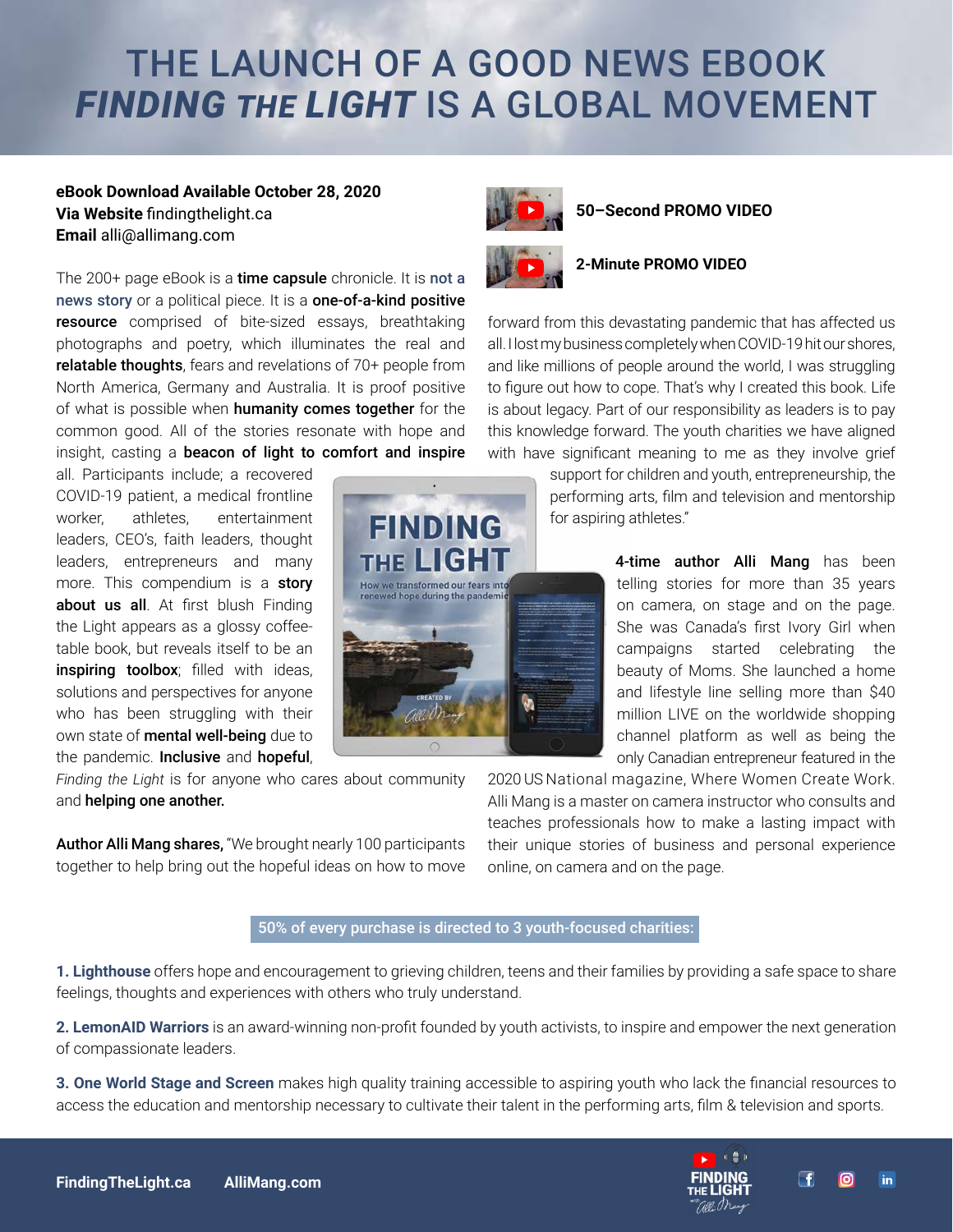## *FINDING THE LIGHT* EDITORIAL ADDITIONS GUIDELINES FOR INTERVIEWER

COVID-19 has taken away so many things we took for granted; attending religious services, school, dining out, shopping, movie theatres, live performances, and simply the ability to move freely in society - without fear. But what we realized throughout the pandemic, was that the impact of what we lost was not our ability to go places, but to commune with friends and family. This period of time, as alarming and fear provoking as it has been, may be the elixir we needed to appreciate the value of human interaction, and reaffirm our hunger and need to engage with each other in person. Not only has this pandemic caused another possible reason for those struggling with mental health to be affected, but it has introduced our entire population to a greatly heightened state of anxiety. We've all felt this shift in living that has caused society to begin really speaking about our own personal struggles in a far more comprehensive manner.

#### Jazz performer, Juno Award winner and national radio

host, Laila Biali shares: "The headlines are not particularly encouraging for the entertainment industry. I've had to really contend with the 'game over' voices. It's been something of a reckoning for people and I don't judge those who've decided to go a different direction. I too, started to consider alternative career paths. But the conclusion I've reached has reaffirmed and reinvigorated my sense of "the call" as a musician - on a whole other level. I now have a completely renewed resolve that my place in the world is to create and share music. I will hold fast to making it work and will plan accordingly."

#### The Afterword is written by world-renowned keynote speaker and expert on crisis and renewal David K. Hurst.

"No one likes a crisis but often it seems to take one before people and organizations change. Crises like the pandemic remind us that the secret of our success as a species has been our ability to cooperate in groups much larger than the family. And that takes empathy and common decency. Whatever the horrors and challenges that lie ahead, the outcome of this trial will be a new sense of identity, a renewed narrative for individuals, organizations and communities of what it means to be human and to be alive."

#### The Foreword was written by retired Business Executive,

Wayne Mang. "*Finding the Light* provides a recipe for changing the world for the better and is required reading for all who care about their families and the well-being of this

planet that we all call home. It includes stunning photos from around the world as well as over 70 essays shared by experienced, knowledgeable and caring individuals from four different countries and all walks of life who have dealt with crisis and are talking in raw and real terms about how they are leaning on their experiences and tools to deal with the current pandemic crisis. The afterword is written by David K. Hurst, a world renowned author and speaker on dealing with Crisis and Renewal. Be sure to read his essay. It tells a true story of how regular people worked together to renew and recalibrate their actions and thinking under some of the worst conditions imaginable."

#### Introduction of Alli Mang

We're thrilled to welcome 4-time author, entrepreneur and TV personality Alli Mang to the show to discuss her upcoming book that is sure to inspire! Alli Mang has been telling stories for more than 35 years on camera, on stage and on the page. She was Canada's first Ivory Girl when campaigns started celebrating the beauty of Moms. She launched a home and lifestyle line selling more than \$40 million LIVE on the worldwide shopping channel platform as well as being the only Canadian entrepreneur featured in the 2020 U.S. National magazine, *Where Women Create Work.* Alli Mang is a master on camera instructor who consults and teaches professionals how to make a lasting impact with their unique stories of business and personal experience online, on camera and on the page.

#### Proposed Interview Questions

1. This is in your 4th book release. Before we dig into *Finding The Light*, tell us a bit about your literary journey- which is really only one corner of your very diverse career.

2. *Finding The Light*- what inspired you to curate this piece? 3. If you're looking for inspiration, what makes this book the choice to make right now?

4. This isn't just a book that benefits its readers but the sales are also benefiting 3 youth charities. Tell us about them and why it was important for you to give back.

5. What advice would you give people to overcome obstacles and to keep fighting to reach their goals through this challenging time?



F

 $\boxed{0}$ 

**in**